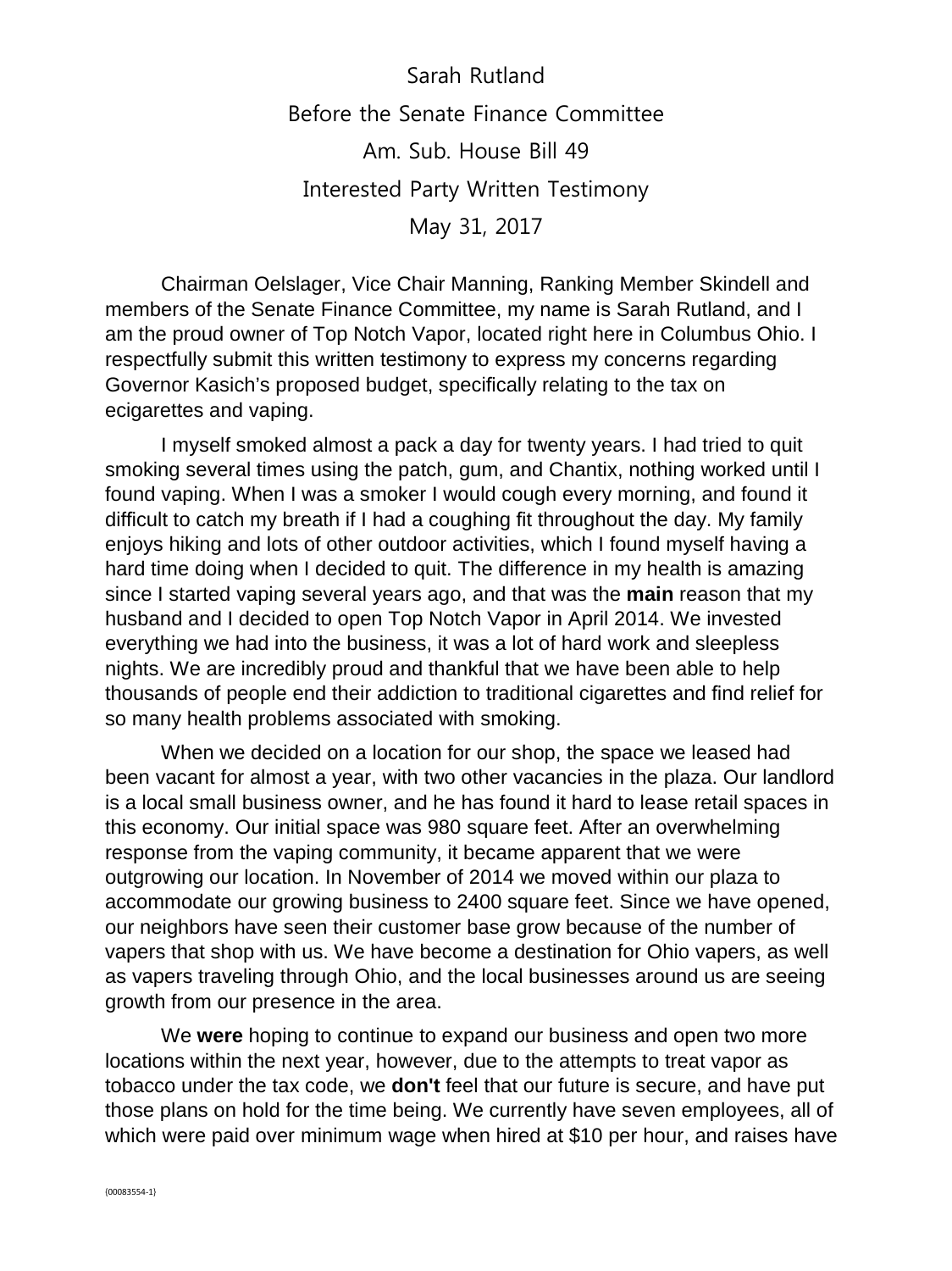been given to each employee for being outstanding workers who care about their customer. This isn't just a job for our employees, they are as passionate as I am about helping people quit smoking. Every person is different, at our shop, we sit down with our customers and find out what device, flavor, and nicotine level would work best for them. We hear their stories about health issues from cigarettes, or a family member dying from smoking, and eventually, we get to hear about how their health has improved. If we were to expand, we would employ at least 20 more people.

There are about 65 vapor shops located **just** in Central Ohio alone, and they employ an estimated 325 people collectively. There are over 750 vapor specific businesses located in our state, that employ over 4,000 Ohioans, that cater to the estimated 250,000 vapers in our state. If this budget were to pass, the amount of jobs lost in the **entire** state would be **huge**, and small business opened by families like mine would be forced to close their doors, and potentially lose everything. This would effectively **kill** one of the **fastest** growing markets for local small business owners in our state.

If this tax were to pass on vapor products it would have irreparable consequences within our State. In Pennsylvania nearly 1/3 of their vapor businesses have closed their doors due to an outrageous tax on vapor products, and thousands of those customers have flocked to Ohio businesses that border their state. The proposed tax on vapor products is **so** astronomical that our consumers will undoubtedly turn to one of the **thousands** of online retail vendors to purchase vaping products, or they would travel to one of the neighboring states (which do not have higher taxes on electronic cigarettes) to purchase these products. Another alternative for enterprising vapers is to mix their own eliquid. There are only four ingredients in eliquid, vegetable glycerin, propylene glycol, food grade flavorings, and nicotine. If this tax were to pass a massive black market would emerge and there would be no guarantee of the quality, childproof caps, and standards for manufacturing for those unregulated products. The State would miss out on potentially millions of dollars of sales tax revenue annually. Unlike a pack of cigarettes, vapers require: batteries, chargers, charging cables, coils, wicking material, wire, tanks, juice, devices, mods, and **numerous** other accessories. All of these products are collecting sales tax that would have **never** been purchased in this volume in the past. If we are forced out of business because of this tax increase, we will obviously no longer be able to collect and pay sales tax on these many products. Currently my one shop alone pays an average of \$7000 per month in sales tax.

Something that I find very interesting about this industry is the amount of respect that we have for our competitors. We all **believe** in what we do, and we all know that we are helping people find the alternative to cigarettes that have made our lives better and improved our health. Not many other businesses have this kind of respect and friendliness that we do, and for that I am very grateful and proud to be a part of this industry. Vapers are passionate about making the switch